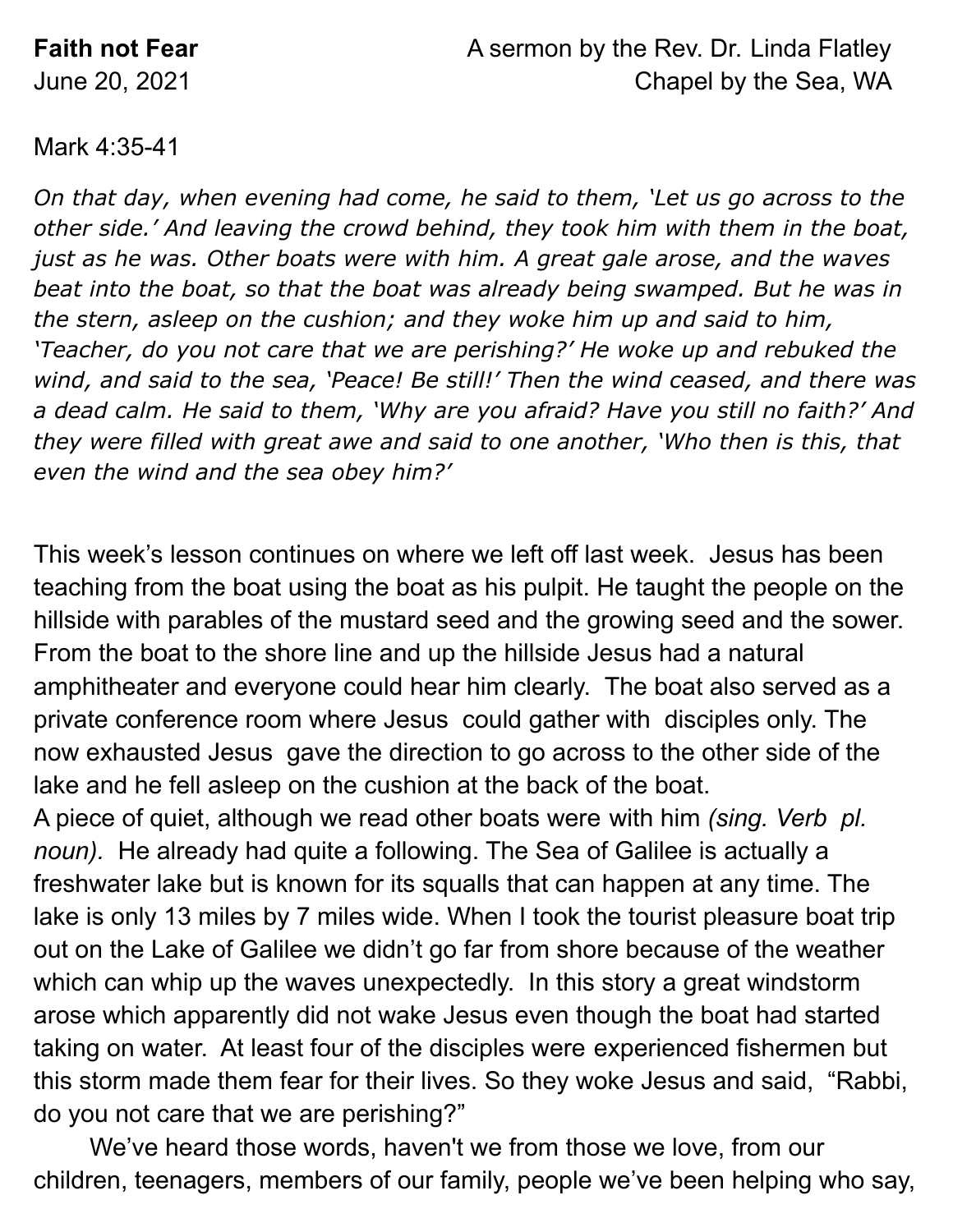"you just don't care". Sometimes it's directed at the church, "I thought the church was supposed to take care of me?".

When a highly anxious person is in a panic about something, we do not have to be panicked or anxious with them because then we all get panicked and sick. We just experienced this during Covid. When people were on lockdown and told to stay home many panicked and when panic set in we had panic buying, fear then took over, and we had conspiracy theories to help make sense of their fear.

With so many people in the hospital and dying of Covid the fear became real. Just as the fear was real for the disciples in the boat. Let's face it we will all have storms in life that test us and test our faith. A dear member of the chapel is going through a storm of sorrow right now after losing her son. Others have lost jobs that won't be coming back and are in a storm of uncertainty and doubt about how to pay for living expenses. Some are going under in a wave of debt. Illness and pain make us fear that our lives will never be the same. We fear when these losses and storms in our lives overwhelm us and wonder how we will ever get to the other side of it.

Jesus confronted the fears and forces that caused the disciples to fear. He calmed the storm with a word. God's word that spoke creation into being, and ordered the watery chaos on the earth is, here in this miracle, the Creator's command that stills the storm. The power and presence of God's word in Jesus Christ is the same Word incarnate who commands wind and wave. This nature miracle is an epiphany for the disciples as they grow in their faith. Their faith is still like a tiny mustard seed. They go from fear of the storm to be being afeared with a great fear after the storm is calmed about who Jesus is. Who then is this? The Greek words for filled with great awe are *mega phobos*. They have a "megaphobia" because of what and who has been revealed to them: Jesus, Son of Man, the Living God. This realization would put the fear of God in them! Jesus was with them the whole time of course he wouldn't let them perish. We are not to be afraid. Faith not fear.

We heard the words " have faith not fear" a lot during the past year. Don't panic and all will be well. But if you have no moorings in a faith community you don't have these teachings and promises to hang on to and we saw so many people grasping at straws who let fear control them rather than let go and have faith.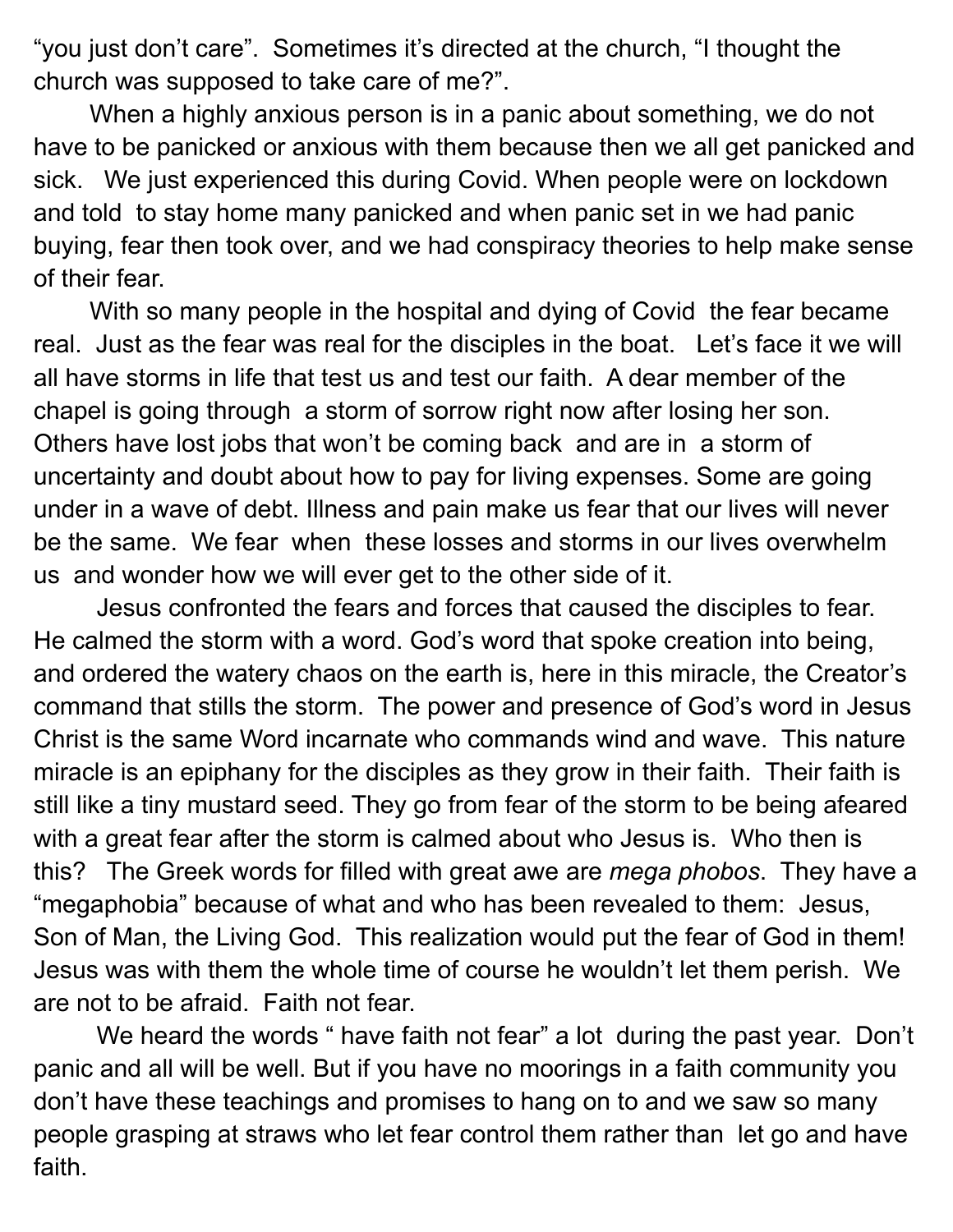The good news is that Jesus is in the boat with us and will not let us perish. Jesus' loving response is always to save us because God loves us so much that no-one, not one, should perish but have eternal life. We need more peace and calm in our lives. Jesus calming the storm is such a powerful image. That's what Intentional Authentic Evangelism (VCI Mark #2) is all about when we meet people where they are and share a word of hope, a story of how the storm in our lives was calmed through faith in Jesus Christ. Our friends, our family, even though they are people of faith need to be reminded that we are not alone. God is with us in the storm and will not let us perish.

Not many of us here came from a Presbyterian background. One thing believers in the PCUSA fear is evangelism! There's a reason we call ourselves the "frozen chosen"! We are slowly overcoming our fear of talking about our faith and we have given ourselves a new name, "the thawed and flawed". Intentional Authentic Evangelism is both word and deed. It is faith in action and interaction with the current culture. *Next Christians* by Gabe Lyons, has this to say,

"Most people outside the faith perceived Christians as anti-homosexual, judgmental, hypocritical, and proseltytizing. While Christians, have been busy defining themselves against one another, the broader culture looks on with disdain. Turned off largely by their own experiences with the church and inauthentic Christians they've known. Many are rejecting organized religion altogether." (p30)

We've experienced a perfect storm and it has made us afraid and frozen to saying anything about what we believe for fear that we'd be labelled that kind of Christian. So for us evangelism is a scary word because of the baggage and less than helpful connotations associated with the evangelical.

We are not that kind of separatist evangelizer. That is not who we are.

We are faithful followers of Christ who want to restore broken relationships, care for creation, and be good stewards of God's grace, loving God, self, neighbor and our enemies.

It is time for us to reclaim the word evangelist and restore its meaning as storyteller of God's good news: telling God's story of salvation, where the Spirit is active in our lives, and who Jesus is for us.

Intentional? "Yes**".** Authentic? "Absolutely**".**